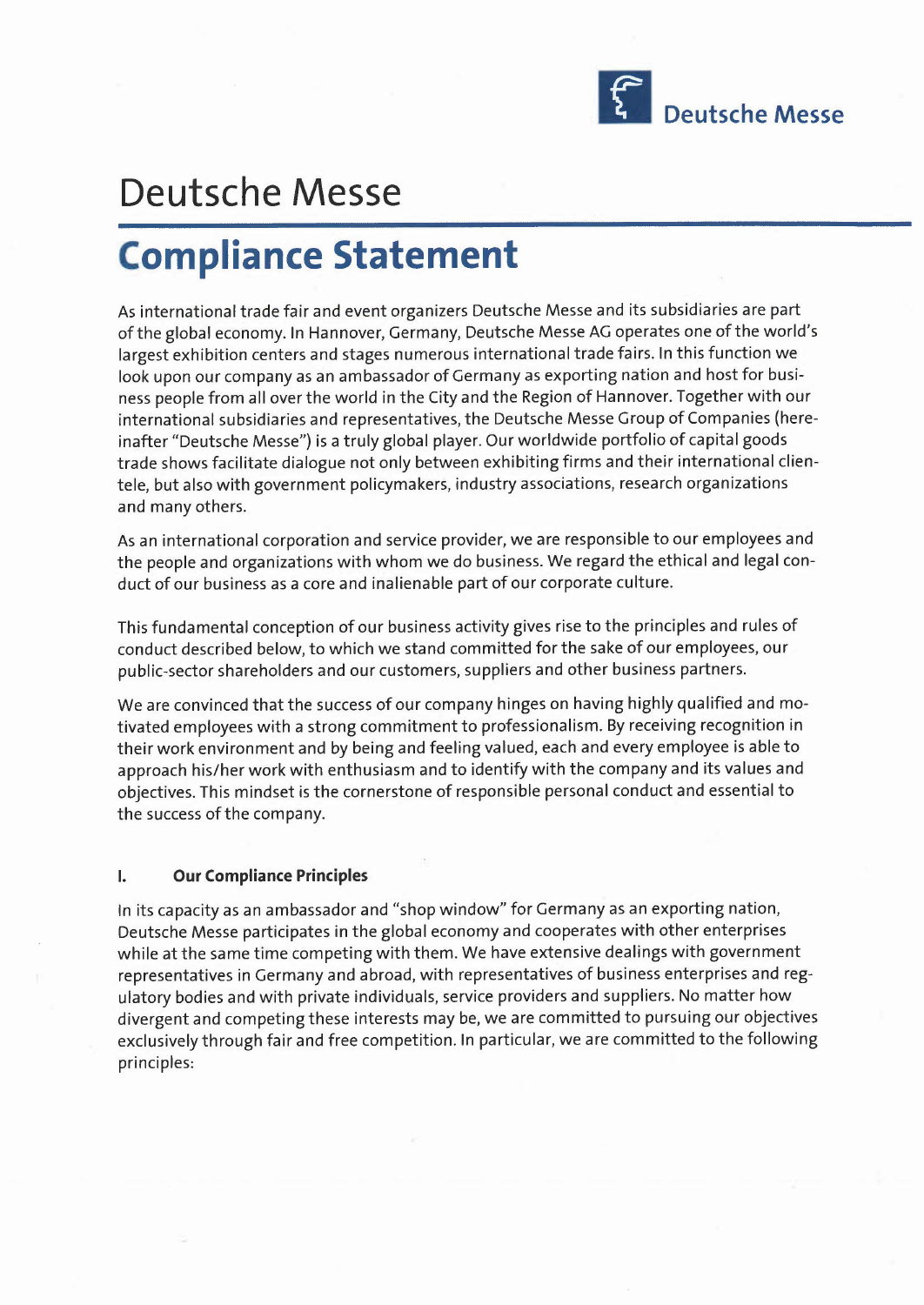#### **1. Compliance with the Law and Social Responsibility**

We are committed to complying with all applicable laws and to being a worthy representative of our shareholders' and customers' interests in every country and sphere of business in which we operate. As a globally active corporation whose core business lies in generating publicity for itself and others, we have come to enjoy a high public profile. Given this unique position, it is only right and fitting that we should have in place policies and practices which are in conformity with the law.

This sense of ourselves and our role as a company with a strong international focus go handin-hand with a deeply felt duty of respect, openness and tolerance toward all people of all cultural backgrounds. The working conditions enjoyed by our employees are a reflection of the regard in which the latter are held. As a company bound by collective agreement with representatives of the state of Lower Saxony's metal industry, we believe that safeguarding and protecting employee rights is vital to our commercial success. We will not use any form of child or forced labor, nor do we condone any such practices on the part of the individuals or enterprises with whom we do business. We reject all forms of discrimination, particularly discrimination based on ethnic origin, religious affiliation, gender, age, or sexual orientation. This applies to all of our dealings, both within and outside our organization.

We value resource conservation and sustainable resource use, and we strive to minimize the negative environmental impacts of our business activities.

#### **2. Responsibility as Operator of an Exhibition Center and Organizer of Trade Fairs**

Our exhibition grounds and the exhibition halls located on them are the foundations on which our tradeshow operations are built. They are both the physical place where we stage our events and our "calling card" vis-a-vis our clientele. Every year, our exhibition grounds are visited by more than two million people from all around the world. The grounds directly influence the impressions that visitors and exhibitors take home with them, both of the events for which they come, of Hannover as the host city and of the state of Lower Saxony.

It is therefore imperative that the entire site – including the Convention Center and buildings for administrative and technical support – complies with all applicable requirements and standards of building safety, fire safety, cleanliness and hygiene. We must ensure that no one suffers injury or harm at our trade fairs or otherwise while on the exhibition grounds. The rules and regulations which serve this purpose have top priority. This safety imperative applies both to our own events and to trade fairs, exhibitions and conferences operated on our exhibition grounds by third parties. It encompasses the show days of these events and the associated set-up and takedown periods.

We therefore take full ownership of and affirm our responsibility as an exhibition center operator and trade fair organizer to observe all laws and other rules designed to safeguard the physical safety and freedom from injury of exhibitors, visitors, service personnel and our own employees.

This commitment applies to us worldwide in our capacity as an exhibition center operator and trade fair organizer.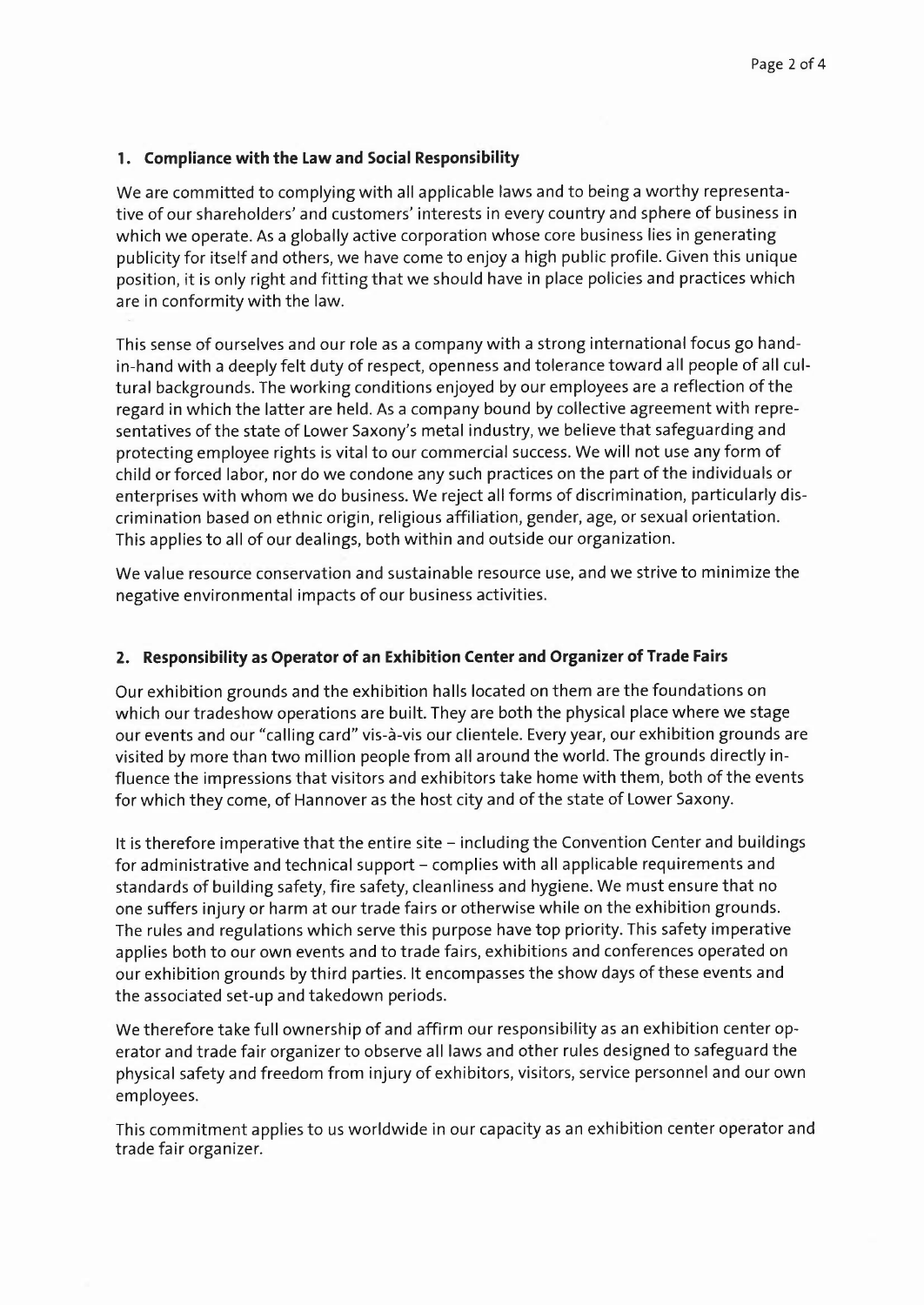### **3. No Placefor Corruption**

Deutsche Messe goes about its business exclusively by legitimate means. We reject all forms of unfair and dishonest conduct. Our employees must comply with all applicable anti-corruption laws and regulations. Officers, employees and representatives of our company are strictly prohibited from offering, granting, soliciting or accepting unlawful benefits (offering or accepting bribes). This prohibition applies worldwide to all dealings with business partners and with particular force to all dealings with public officials and public servants, irrespective of the nation they represent. The business interests of the company do not under any circumstances warrant or justify bribery.

### **4. Commitment to Free Competition {Antitrust Law}**

We reject any form of collusion with competitors that may potentially impair free competition. As a participant in the global economy, Deutsche Messe is committed to the principles of free competition.

German and international antitrust law prohibits all practices which restrict free trade and competition between businesses. Any form of collusion with competitors on pricing or other terms of tradeshow participation or exhibition center hire are contrary to the principles of free competition and are therefore prohibited. The same applies to collusion on customer behavior, territorial allocations and any other concerted practices with competitors that restrict free competition.

The sole function of the trade fair and exhibitor advisory committees set up by Deutsche Messe is to ensure that, in terms of their content and focus, our trade fairs continue to serve the interests of the industries which exhibit at them. Deutsche Messe is committed to ensuring that its advisory committee meetings are run in compliance with antitrust law and obliges the members of its trade fair and exhibitor advisory committees to conduct themselves in conformity with antitrust law during their meetings.

### **5. Data Protection and Data Security**

Deutsche Messe is committed to the observance of German and international laws and regulations governing the handling of personal data and takes organizational, technical and legal measures to safeguard against unauthorized access to the personal and commercial data entrusted to it.

We provide properly functioning and secure IT systems. As anchored in our corporate culture, our IT systems are intended to be used for the purpose of effectively preparing for, staging and following up on our events and internal procedures. Technical safeguards are in place and correctly used so as to prevent third parties from having unchecked influence over and access to our IT systems.

### **II. Compliance Management System**

In order to promote and safeguard the Compliance Principles described above, Deutsche Messe AG has established a Compliance Management System. The system is modeled on a recognized standard (PS980) developed by the Institute of German Public Accountants (IDW)